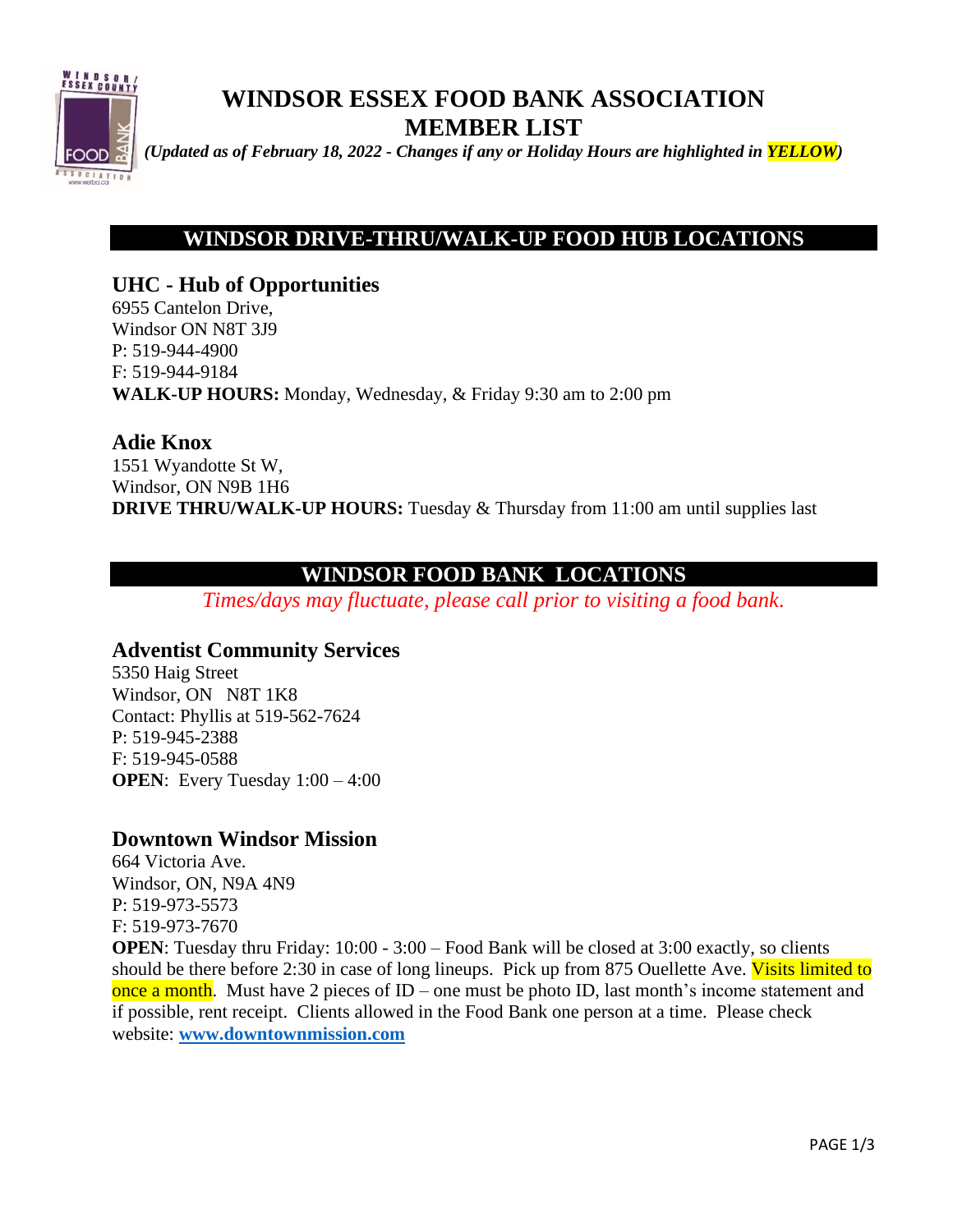# **WINDSOR FOOD BANK LOCATIONS**

*Times/days may fluctuate, please call prior to visiting a food bank.*

## **Drouillard Place**

1102 Drouillard Windsor, ON, N8Y 2R1 P: 519-253-1073 F: 1-866-207-8143 **OPEN:** Monday, Wednesday, and Friday: 1:00 - 4:00. Pick up at door.

### **Parkwood Gospel Church**

3005 Temple Drive Windsor, ON, N8W 5E5 P: 519-948-7055 F: 519-948-4198 **OPEN:** Tuesday and Friday 10:00 to 1:00 curbside only

### **Salvation Army Windsor**

355 Church St. Windsor, ON, N9A 7G9 P: 519-253-7473 F: 519-253-7478

**OPEN:** Monday, Wednesday, and Thursday between 11:30 to 3:30 **ONLY**. Call 519-253-7473 Ext. 244 for appointment during Food Bank hours for a scheduled pickup. Give Name, Date of Birth, Address and Phone and someone will return your call. If it is urgent, please call office.

### **Windsor Family Homes and Coalition – Kids First Food Bank**

900 Howard Avenue Windsor, ON, N9A 1S5 P: 519-258-4501 F: 519-258-8787

**OPEN:** Monday and Friday, 1:30 – 4:00. Please bring statement of monthly income, photo IDs for each family member, statement of rent and address. You are required to show RFAP statements and Child Tax Benefits. Check Facebook for update<https://www.facebook.com/WFHCP/>

### **Windsor Lifeline Outreach**

4490 7th Concession Windsor, ON, N9A 6J3 P: 519-972-6086 F: 519-972-8915 **OPEN:** Tuesday & Thursday from 9:00 to noon for curbside pickup only. Check Facebook for update<https://www.facebook.com/Windsorlifelineoutreach/>